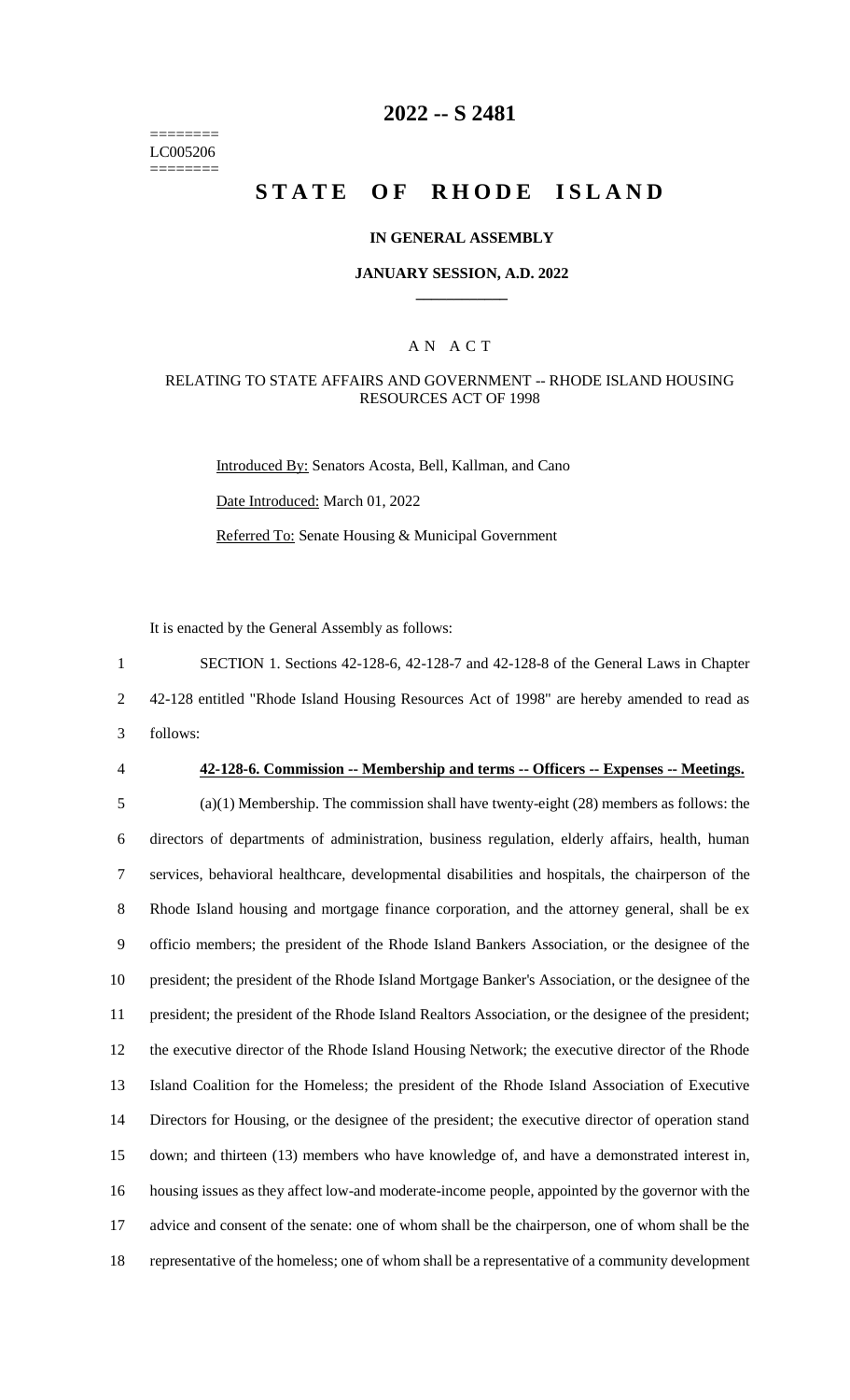corporation; one of whom shall be the representative of an agency addressing lead poisoning issues; one of whom shall be a local planner; one of whom shall be a local building official; one of whom shall be a representative of fair housing interests; one of whom shall be representative of an agency advocating the interest of racial minorities; one of whom shall be a representative of the Rhode 5 Island Builders Association; one of whom shall be a representative of insurers a Rhode Island city 6 or town with a population below twenty-five thousand  $(25,000)$  people and with a median family 7 income less than forty thousand dollars (\$40,000), according to data from the United States Census Bureau; one of whom shall be a representative of a community development intermediary that provides financing and technical assistance to housing non-profits; one of whom shall be a nonprofit developer; and one of whom shall be a senior housing advocate.

 (2) The terms of appointed members shall be three (3) years, except for the original appointments, the term of four (4) of whom shall be one year and the term of four (4) of whom 13 shall be two (2) years; no member may serve more than two (2) successive terms.

 (b) Officers. The governor shall appoint the chairperson of the commission, who shall not be an ex officio member, with the advice and consent of the senate. The commission shall elect annually a vice-chairperson, who shall be empowered to preside at meetings in the absence of the chairperson, and a secretary.

 (c) Expenses. The members of the commission shall serve without compensation, but shall be reimbursed for their reasonable actual expenses necessarily incurred in the performance of their duties.

 (d) Meetings. Meetings of the commission shall be held upon the call of the chairperson, or five (5) members of the commission, or according to a schedule that may be annually established by the commission; provided, however, that the commission shall meet at least once quarterly. A majority of members of the commission, not including vacancies, shall constitute a quorum, and no vacancy in the membership of the commission shall impair the right of a quorum to exercise all the rights and perform all of the duties of the commission.

#### **42-128-7. General powers.**

 The commission shall have the following powers, together with all powers incidental to or necessary for the performance of those set forth in this chapter:

(1) To sue and be sued.

 (2) To negotiate and to enter into contracts, agreements, and cooperative agreements with agencies and political subdivisions of the state, not-for-profit corporations, for profit corporations, and other partnerships, associations and persons for any lawful purpose necessary and desirable to effect the purposes of this chapter.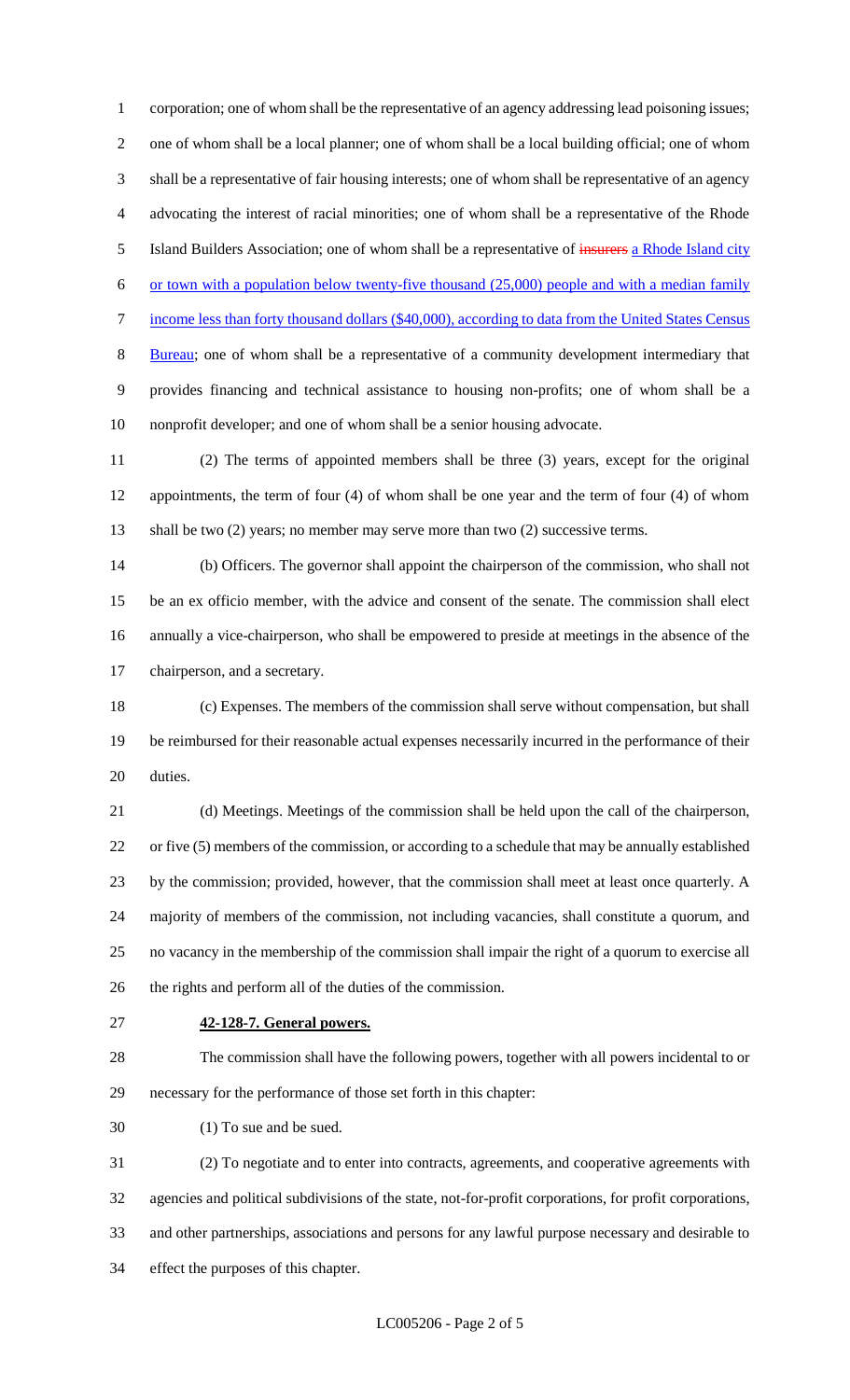(3) To adopt by-laws and rules for the management of its affairs and for the exercise of its powers and duties, and to establish the committees, workgroups, and advisory bodies that from time to time may be deemed necessary.

 (4) To receive and accept grants or loans as may be made by the Federal government, and grants, donations, contributions and payments from other public and private sources.

 (5) To grant or loan funds to agencies and political subdivisions of the state or to private 7 groups to effect the purposes of this chapter; provided that, in each funding round, there must be a

material award that benefits a Rhode Island city or town with a population below twenty-five

thousand (25,000) people and with a median family income less than forty thousand dollars

(\$40,000), according to data from the United States Census Bureau.

 (6) To secure the cooperation and assistance of the United States and any of its agencies, and of the agencies and political subdivisions of this state in the work of the commission.

(7) To establish, charge, and collect fees and payments for its services.

**42-128-8. Powers and duties.**

 In order to provide housing opportunities for all Rhode Islanders, to maintain the quality of housing in Rhode Island, and to coordinate and make effective the housing responsibilities of

 the agencies and subdivisions of the state, the commission shall have the following powers and duties:

 (1) Policy, planning and coordination of state housing functions. The commission shall have the power and duty:

 (i) To prepare and adopt the state's plans for housing; provided, however, that this provision shall not be interpreted to contravene the prerogative of the state planning council to adopt a state guide plan for housing.

(ii) To prepare, adopt, and issue the state's housing policy.

(iii) To conduct research on and make reports regarding housing issues in the state.

 (iv) To advise the governor and general assembly on housing issues and to coordinate housing activities among government agencies and agencies created by state law or providing housing services under government programs.

 (2) Establish, implement, and monitor state performance measures and guidelines for housing programs. The commission shall have the power and the duty:

 (i) To promulgate performance measures and guidelines for housing programs conducted under state law.

 (ii) To monitor and evaluate housing responsibilities established by state law, and to establish a process for annual reporting on the outcomes of the programs and investments of the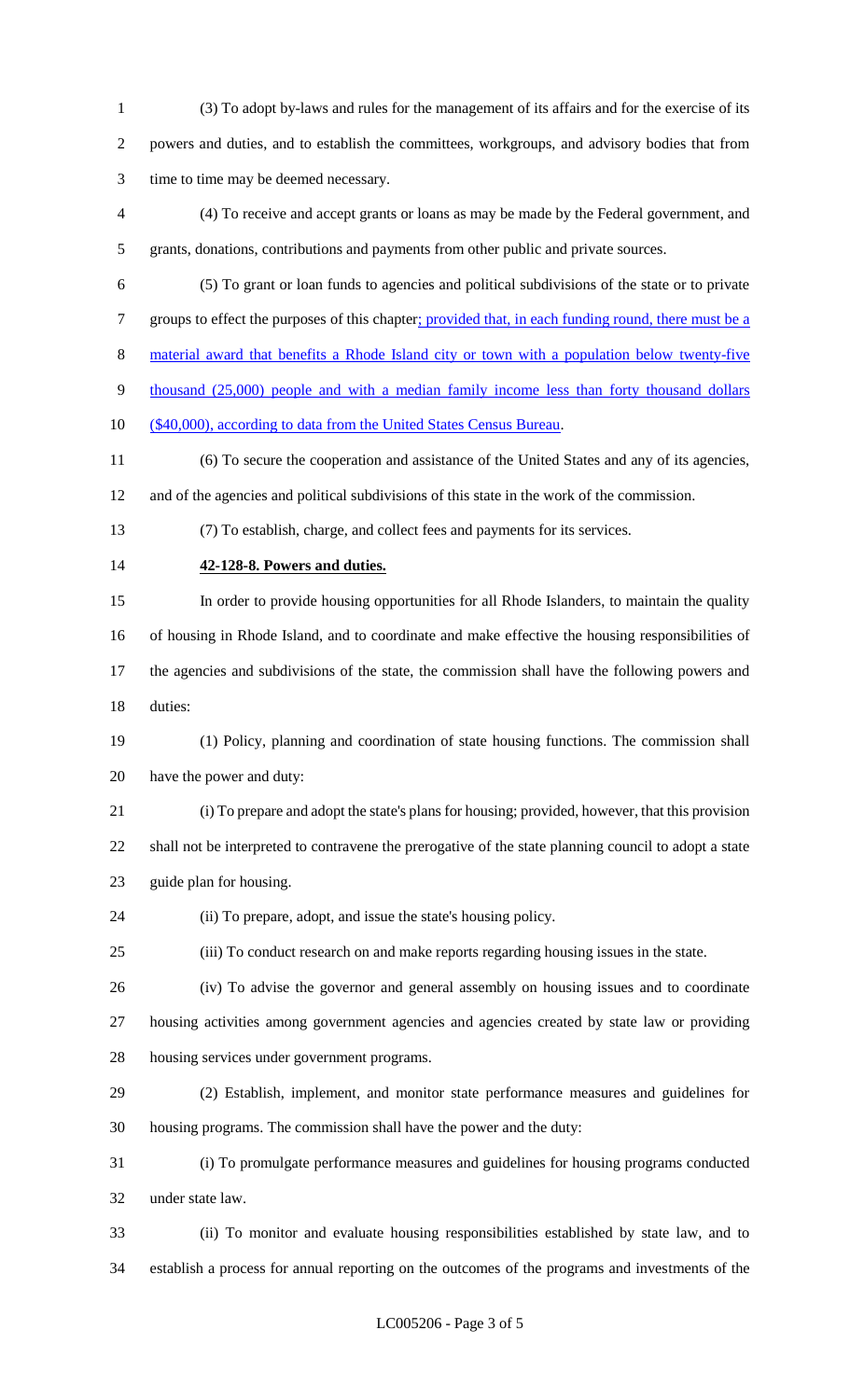- state in housing for low and moderate income people.
- (iii) To hear and resolve disputes pertaining to housing issues.
- (3) Administer the programs pertaining to housing resources that may be assigned by state
- law. The commission shall have the power and duty to administer programs for housing, housing
- services, and community development, including, but not limited to, programs pertaining to:
- 
- (i) Abandoned properties and the remediation of blighting conditions.
- (ii) Lead abatement and to manage a lead hazard abatement program in cooperation with
- 
- 

the Rhode Island housing and mortgage finance corporation.

- (iii) Services for the homeless.
- (iv) Rental assistance.
- (v) Community development.
- (vi) Outreach, education and technical assistance services.
- (vii) Assistance, including financial support, to nonprofit organizations and community development corporations.
- (viii) Tax credits that assist in the provision of housing or foster community development or that result in support to nonprofit organizations performing functions to accomplish the purposes of this chapter.
- (ix) The Supportive Services Program, the purpose of which is to help prevent and end homelessness among those who have experienced long-term homelessness and for whom certain services in addition to housing are essential. State funding for this program may leverage other resources for the purpose of providing supportive services. Services provided pursuant to this subsection may include, but not be limited to: assistance with budgeting and paying rent; access to employment; encouraging tenant involvement in facility management and policies; medication monitoring and management; daily living skills related to food, housekeeping and socialization; counseling to support self-identified goals; referrals to mainstream health, mental health and treatment programs; and conflict resolution.
- In the administration of the programs in this subsection, the commission shall award, in
- each funding round, a material award that benefits a Rhode Island city or town with a population
- 29 below twenty-five thousand (25,000) people and with a median family income less than forty
- thousand dollars (\$40,000), according to data from the United States Census Bureau.
- SECTION 2. This act shall take effect upon passage.

======== LC005206 ========